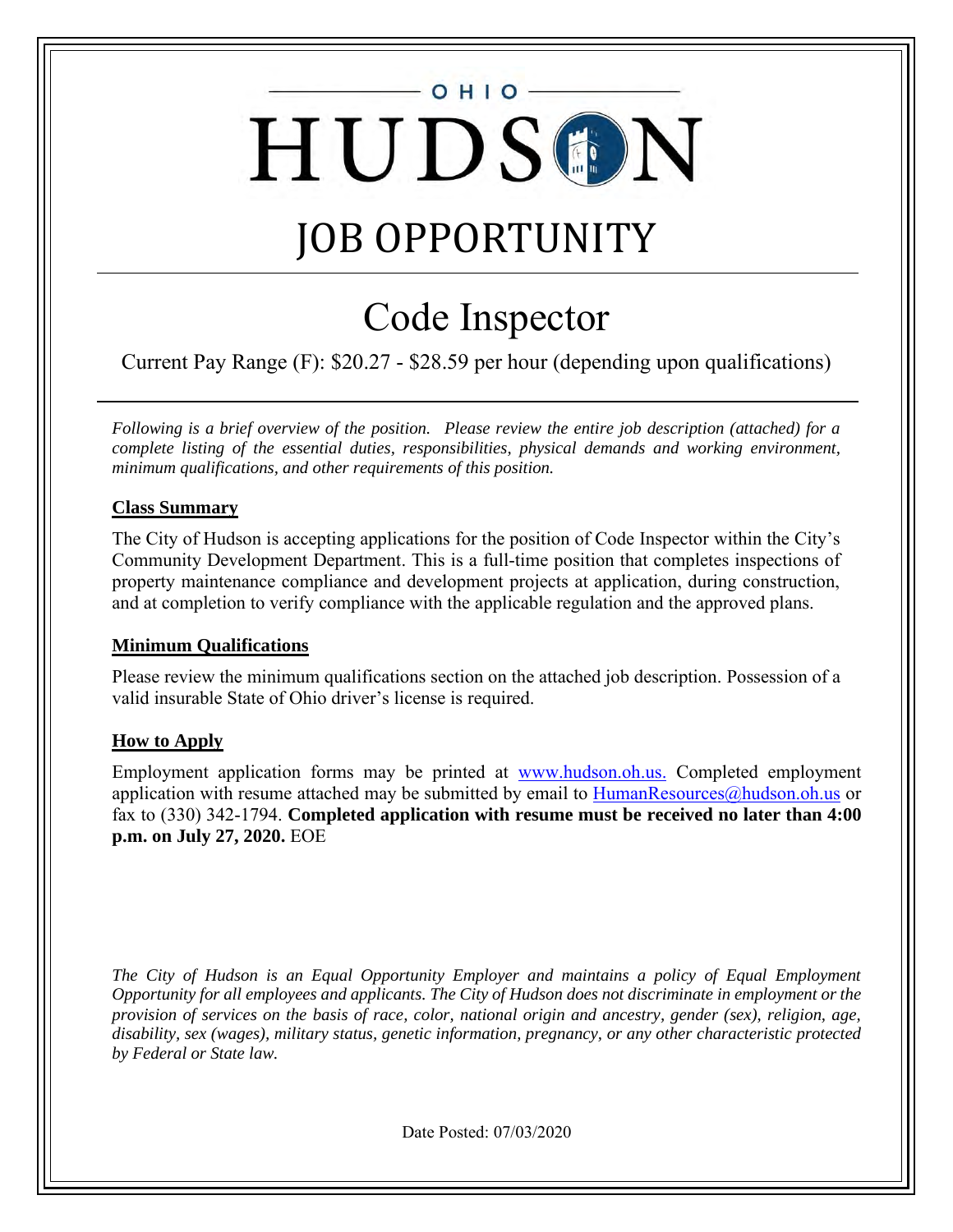# City of Hudson, Ohio

# **Code Inspector**

FLSA Status: N Non-Bargaining Updated: 6/10/2020

#### **CLASS SUMMARY**

Under general supervision of the Community Development Director; monitors conditions of record imposed by the City's Boards and Commissioners for compliance. Completes inspections of development projects at application, during construction, and at completion to verify compliance with the applicable regulations and the approved plans. Responses to resident questions related to compliance issues and projects commenced without an approved zoning certificate. Seeks compliance from individuals in violation of the Property Maintenance Code and otherwise initiates enforcement action, including Misdemeanor Violation procedures.

**ESSENTIAL DUTIES AND RESPONSIBILITIES** *(Any one position may not include all the duties listed nor do the listed examples include all duties which may be found in positions of this class. Allocation of positions to this class will be determined on the amount of time spend in performing the primary duties.)*

Receives and investigates observed and alleged violations of the City's Zoning code; discusses matters with complainants; contacts the property owner; makes on-site inspections and sets up a time table for compliance.

Prepares letters notifying individuals of ordinance and code violations and follows proper procedures.

Manages an annual inspection program of the community to track potential zoning and property maintenance violations.

Issues notices of violation or court citations to individuals for violation not corrected by voluntary compliance.

Meets with property owners, lessees, and residents to discuss zoning ordinance and code violations.

Documents field conditions of submitted applications, complete photograph documentation, and performs inspections of development during construction and at completion to verify compliance. Maintains accurate records of various permits, zoning complaints, and all follow up enforcement activity with the community development departments software database.

Works with the Engineering Department, Public Works Department, and Police Department in enforcing Zoning and property maintenance Codes.

Works with the Summit County Department of Building Standards and other agencies related to enforcement of the zoning and property maintenance codes.

Makes on-site inspections and/or communicates with individuals in violation to monitor progress towards compliance.

Must establish and maintain effective working relationship with superiors, colleagues, co-workers, residents, City officials and the general public.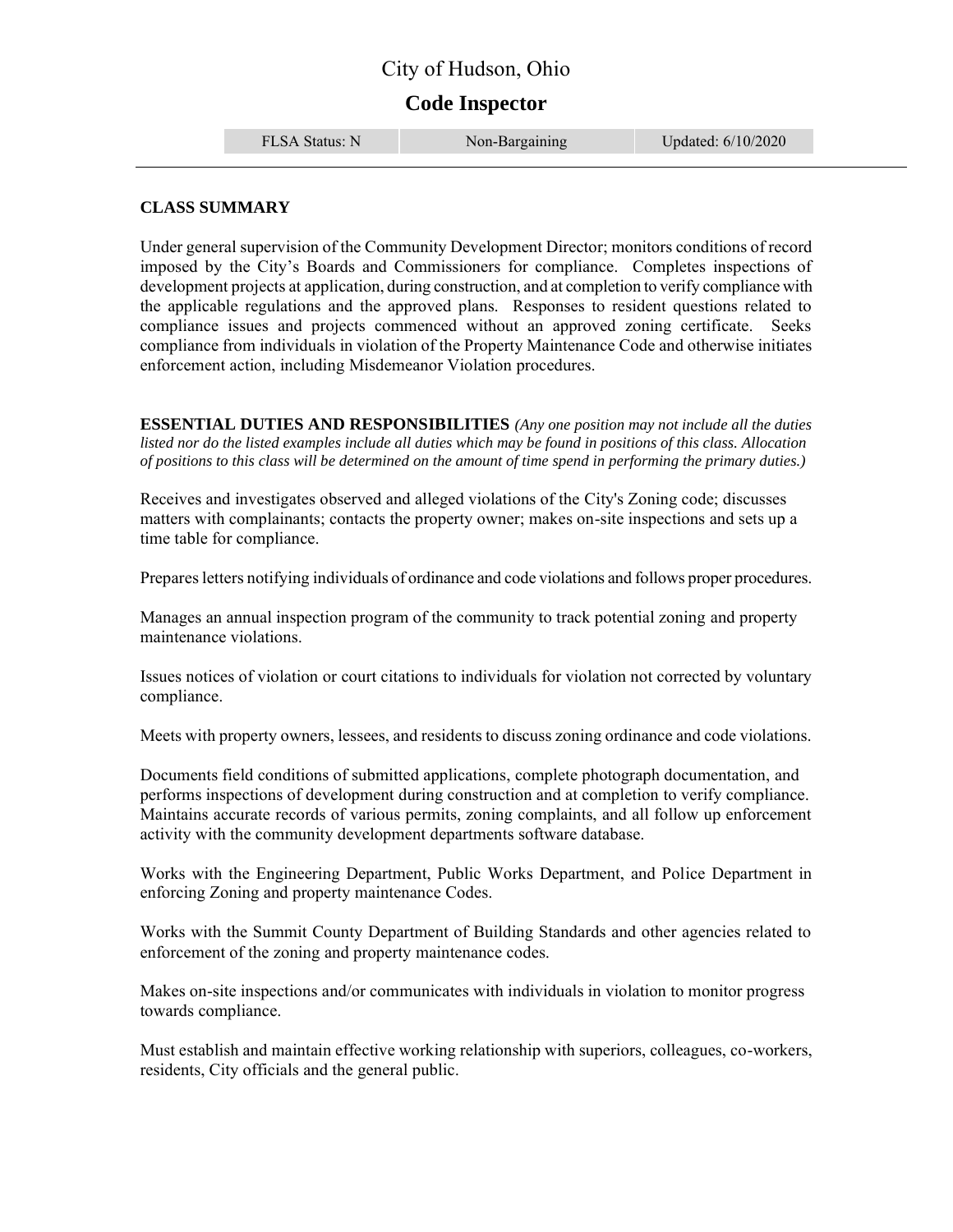# City of Hudson, Ohio

# **Code Inspector**

| Updated: 6/10/2020<br>FLSA Status: N<br>апппе<br>$110H$ Dul |  |  |
|-------------------------------------------------------------|--|--|
|-------------------------------------------------------------|--|--|

Must provide a high level of customer service by being courteous, responsive, respectful, professional and helpful in all interactions with staff, co-workers, superiors, residents, City officials and the general public.

Must have excellent interpersonal skills while dealing with residents, staff and the general public.

May perform other related duties as assigned.

Must have regular, reliable, and punctual attendance.

Must follow and comply with City rules and policies.

#### **PHYSICAL DEMANDS AND WORKING ENVIRONMENT**

While performing the duties of this job, the employee is frequently required to stand, walk, sit, reach with hands and arms, and talk or hear. The employee is required to use hands to finger, handle, or feel; climb or balance; and stoop, kneel, or crouch. The employee must occasionally lift and/or move up to 25 pounds. Specific vision abilities required by this job include close vision, distance vision, color vision, peripheral vision, depth perception, ability to adjust focus. and require a valid drivers' license and ability to drive.

While performing the duties of this job, the employee frequently works in outside weather conditions on uneven terrain and construction sites and is occasionally exposed to moving mechanical parts. The noise level in the work environment while out in the field is usually moderate.

#### **MINIMUM QUALIFICATIONS**

The Zoning Inspector requires the completion of an associate degree in urban planning, construction management, or related field. Two years of experience in planning, zoning enforcement, construction management or zoning administration is also required; or any equivalent combination of education and/or experience that provides the following knowledge, abilities, and skills. A bachelor's degree is preferred and may substitute for one year of experience.

- Knowledge of planning and zoning procedures and construction.
- Knowledge of, or ability to quickly learn municipal government structure and process.
- Ability to recognize violations and initiate best corrective action.
- Possess a high degree of computer literacy including Microsoft Word and Excel.
- Ability to quickly learn department permitting software and any other future software/hardware.

Ability to read and interpret architectural and engineering design plans.